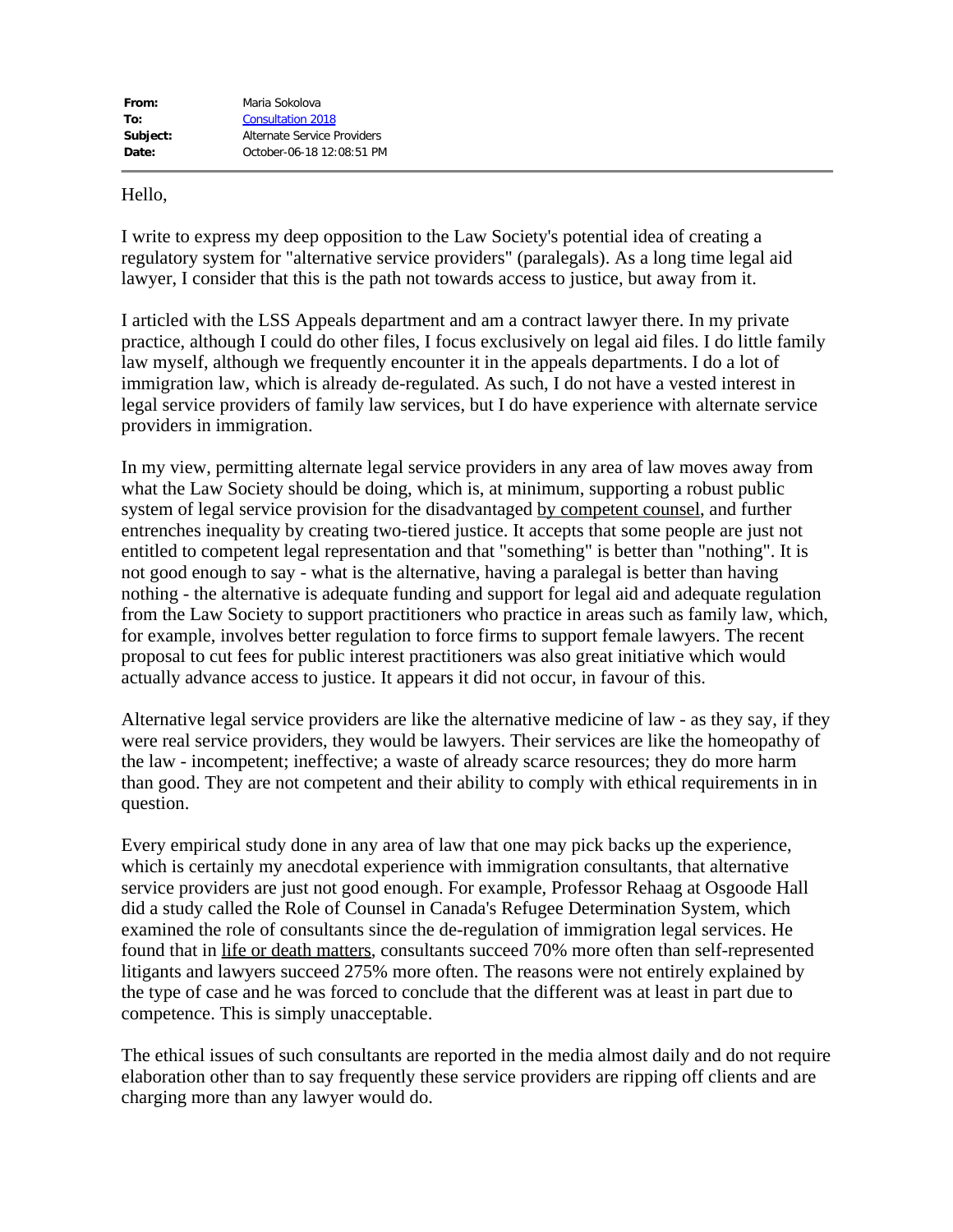Similar studies have been done at Harvard Law School in the area of housing by Professor Greiner, whose aim in doing the study was to find ways for alternative legal service providers to be effective and yet it could not be done. These studies show that real lawyers are essential to protect tenants from homelessness.

In short, in most areas of law (family, housing, refugee) which are most important to real people and frequently to the most disadvantaged (the poor, women) lawyers are essential. And yet, those are the areas and the people who will get the "half" services of alternative legal service providers, further cementing their lack of equality before the law. Ironically, those areas tend to be more complex and need more legal skill. Corporate clients and wealthy litigants will never get an alternate service provider. Likewise, would the government send in a paralegal or a consultant to speak to even the most simple of motions in court?

This is not access to justice. I urge the Law Society not to follow those jurisdictions which have permitted alternative legal service providers. The Law Society has rightly resisted this trend for a long time. Lawyer regulation is here for a reason and has proven justified by years of experience and common sense. To get rid of it is to make the access to justice crisis worse.

Thank you for considering my input. Please contact me with any questions or concerns.

Maria Sokolova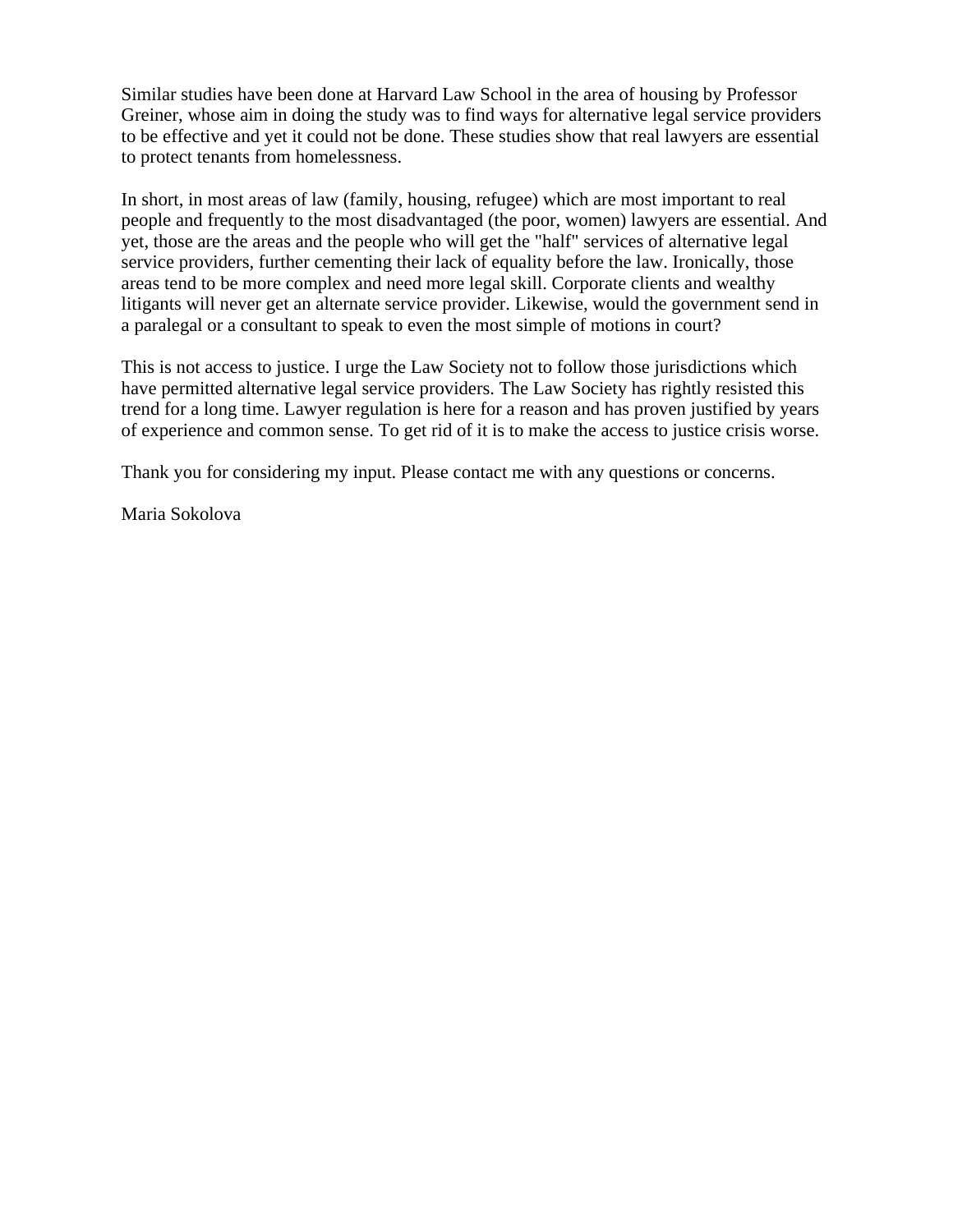I am against the proposal in its entirety.

"Lesser-type" legal works gives a "foundational" income sources to lawyers.

Don't take these "lesser-type" works from us.

Tom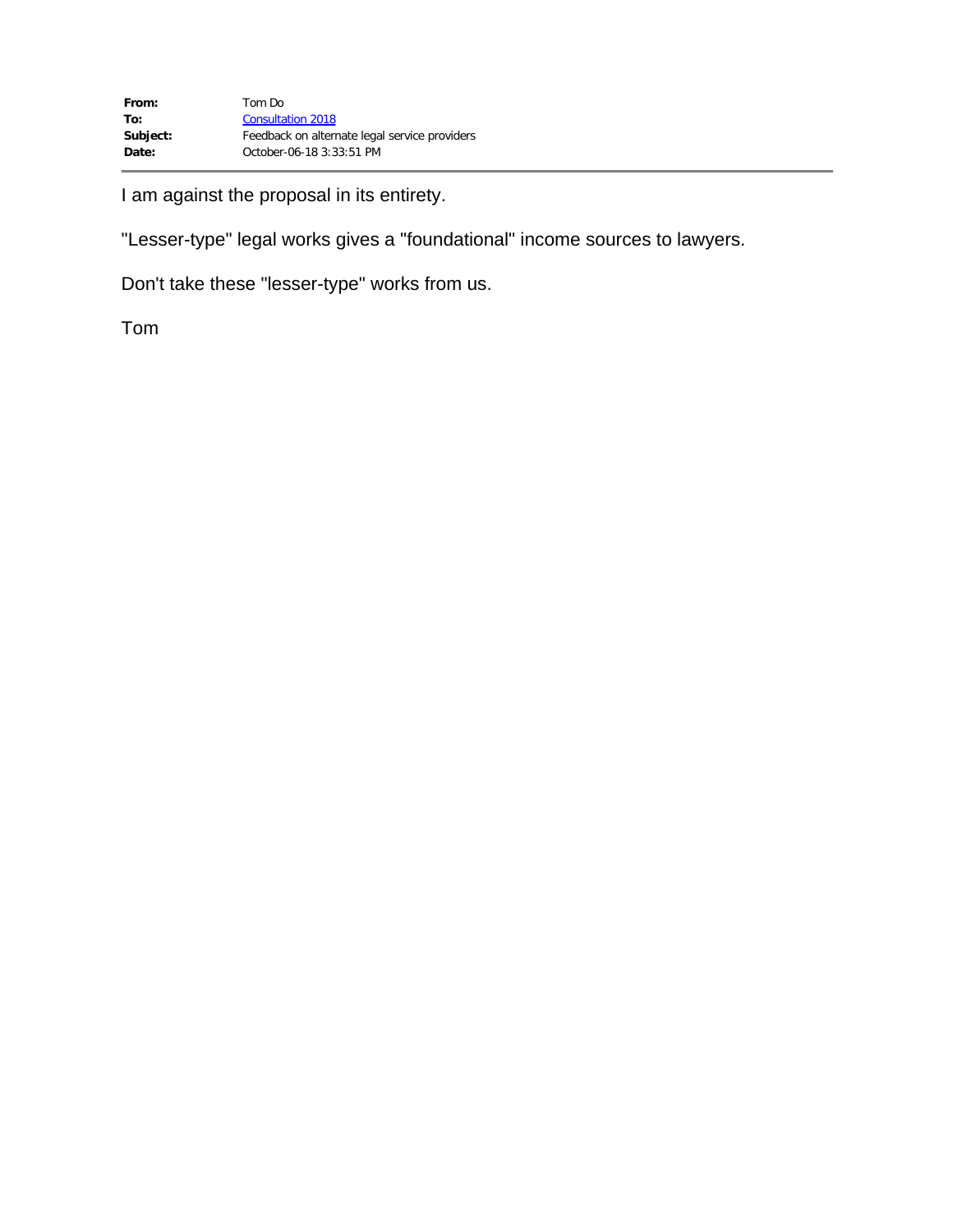| From:    | Rebecca Darnell - Darnell & Company                        |
|----------|------------------------------------------------------------|
| To:      | <b>Consultation 2018</b>                                   |
| Subject: | FW: Family Law Legal Service Providers: Consultation Paper |
| Date:    | October-09-18 3:41:33 PM                                   |

I may have sent this to the wrong email so am sending it again.

| Rebecca Darnell<br>Lawyer                | Darnell & Company Law Office<br>Barristers & Solicitors<br>202 - 6351 - 197 Street                |
|------------------------------------------|---------------------------------------------------------------------------------------------------|
| Phone: 604.532.9119<br>Fax: 604.532.9127 | Langley, BC V2Y 1X8<br>Email: rebecca.darnell@langleylaw.ca<br>Web Site: http://www.langleylaw.ca |

## WARNING - CONFIDENTIALITY NOTICE

This e-mail message and any attachments thereto are intended solely for the use of the individual or entity to whom it is addressed and contains information that is confidential and may be privileged and exempt from disclosure. Any distribution, copying or disclosure is strictly prohibited. If you have received this e-mail in error, please notify the sender immediately by return email and delete the message unread without making any copies. Thank you.

**From:** Rebecca Darnell - Darnell & Company **Sent:** October-09-18 3:40 PM **To:** 'mlucas@lsbc.org' **Subject:** Family Law Legal Service Providers: Consultation Paper

Please see my submissions below as requested by The Law Society. I am opposed to this initiative.

| Rebecca Darnell<br>Lawyer                | Darnell & Company Law Office<br>Barristers & Solicitors<br>202 - 6351 - 197 Street<br>Langley, BC V2Y 1X8<br>Email: rebecca.darnell@langleylaw.ca<br>Web Site: http://www.langleylaw.ca |
|------------------------------------------|-----------------------------------------------------------------------------------------------------------------------------------------------------------------------------------------|
| Phone: 604.532.9119<br>Fax: 604.532.9127 |                                                                                                                                                                                         |

## WARNING - CONFIDENTIALITY NOTICE

This e-mail message and any attachments thereto are intended solely for the use of the individual or entity to whom it is addressed and contains information that is confidential and may be privileged and exempt from disclosure. Any distribution, copying or disclosure is strictly prohibited. If you have received this e-mail in error, please notify the sender immediately by return email and delete the message unread without making any copies. Thank you.

**From:** Rebecca Darnell [mailto:sharky10@shaw.ca] **Sent:** October-07-18 1:35 PM **To:** Rebecca Darnell - Darnell & Company **Subject:** Family Law Legal Service Providers: Consultation Paper

The following are my comments with respect to the Law Society paper of September 2018 proposing to create categories of members, who are not lawyers, and to permit them to provide some legal services directly to client as regulated alternate legal service providers.

It is my view that the underfunding of legal aid in British Columbia is the single most egregious factor which has led to underserved segments of the population. This cannot be resolved by endorsing unauthorized practice. This profession already has a slew of mediators who are accredited after having taken courses at the Justice Institute and from other lay educators. They have created havoc. They don't know any area of law, let alone family law and they assist people to enter into